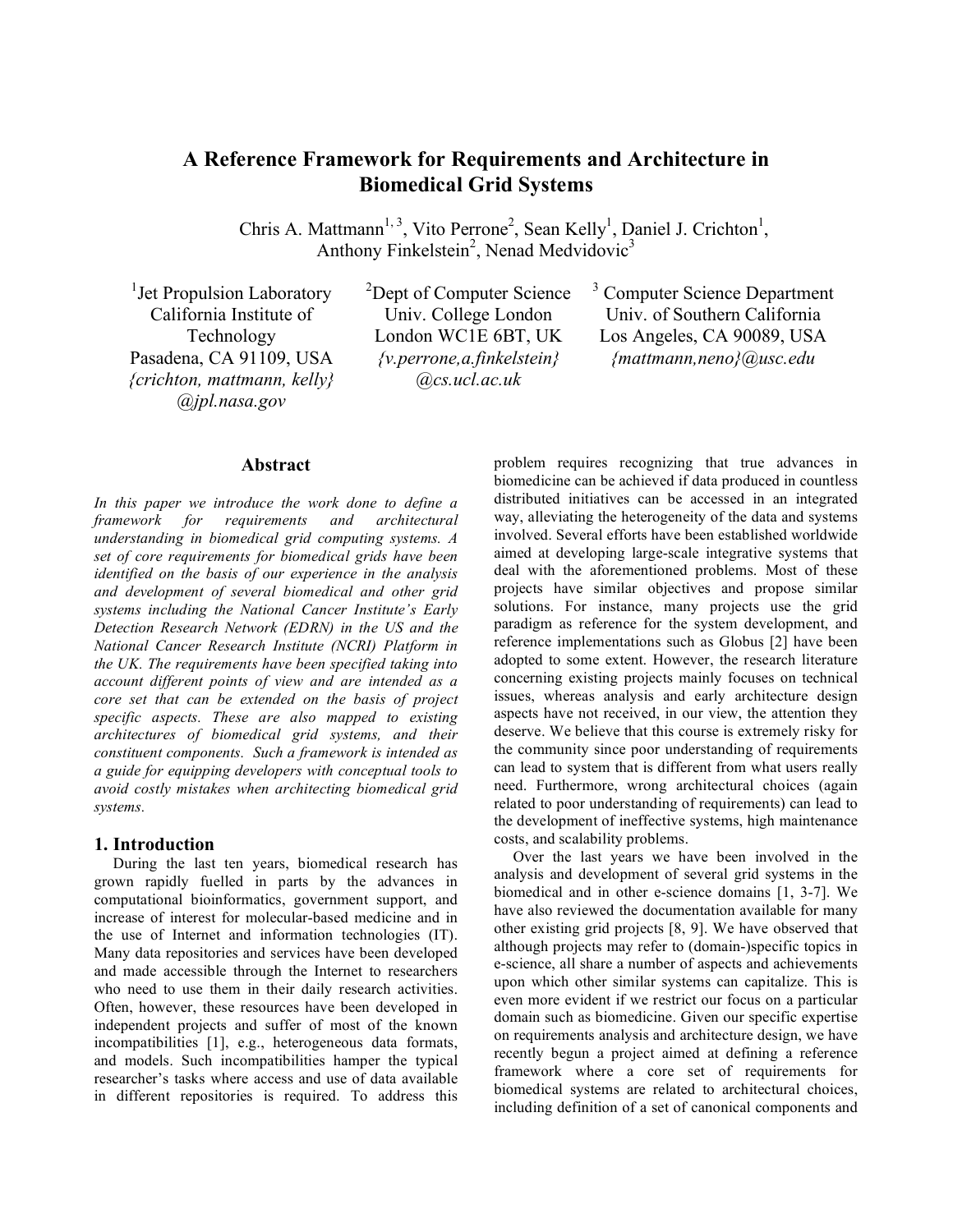styles for biomedical grid systems. Our work is intended to provide guidelines and reference requirements and architectural patterns to biomedical grid analysts and designers, allowing them to capitalize on the work we and other practitioners have done in similar projects.

## **2. Background and Related Work**

There have been several high-level efforts to describe over-arching challenges for biomedical grid systems [6, 10, 11]. Where these efforts lack is in the formal, principled definition of requirements in the domain. Some of our recent projects have studied formal grid requirements specification in general [8, 9], however, these projects focus on general computational and data grid requirements, neglecting to consider the domain specific requirements for biomedical grids as a whole. Our current work on biomedical grids focuses on defining the general grid requirements, and additionally defining and capturing those requirements specific to the biomedical community, e.g., the system shall interface with picture archiving and communication services.

Our work is grounded within the context of two realworld, biomedical grid projects. The first, the U.S. National Cancer Institute (NCI)'s Early Detection Research Network (EDRN) [4, 5, 7], is a large-scale research network comprising over 31 institutions and a large number of researchers supporting the early detection of cancer in the United States. The second project is the UK's National Cancer Research Institute (NCRI) [12], a network of 20 member organizations supporting common plans for cancer research and strategic initiative in the UK. Within the context of these two projects, we have delivered operational grid software, engineered formal requirements and specifications for biomedical grid software components, and participated in the development of ontologies and vocabulary allowing cancer researchers to discover and annotate their data. Our work can be compared with Brenton et al. [10] which describes the European Data Grid project in the context of supporting biomedical informatics. The authors describe three key genomics challenges that biomedical grids must address: (1) data acquisition and storage, (2) access to external bioinformatics web resources, and (3) local data management. The authors explain several core components for biomedical grids, including science processing algorithms, and grid middleware. These coarse-grained components map to our fine-grained biomedical components described in Section 4. In contrast to Brenton et al., our work identifies similar core components, but also shows their mapping to the core requirements, and a set of core architectural principles. Brenton et al.'s work is similar to that of Pohjonen et al. [13], who describe the use of biomedical grids in the pervasive computing domain.

## **3. Defining Core Requirements for Biomedical Grid Systems**

Biomedical grids are generally large-scale systems addressing the key issues of data and services sharing in an open and changing community. In such a context a clear understanding of the key goals and requirements is crucial to avoid developing a system that does not fit the stakeholders' expectations. The complexities of the biomedical domain are two-fold: the heterogeneity of initiatives and stakeholders and the high level of specialization of the various sub-fields that can contribute to the grid system. Both of these complexities pose several challenges to requirements engineers and architecture designers. It is crucial to adopt systematic requirements engineering methods to master the complexity and remove early any ambiguity potentially leading to late failure. On the other hand, it is known [14] that in many cases such techniques are not widely adopted in the practice even in the case of complex systems development.

In our analysis we have adopted rigorous requirements engineering techniques such as the *ViewPoints* framework [15] and goal oriented methods [16] to analyze the requirements of our systems. By leveraging basic system engineering principles such as *separation of concerns, decentralization, layering, etc.,* these techniques have allowed us to achieve two main results: (1) Isolate a core set of requirements which can be considered typical of this category of systems; (2) Take into account explicitly the different perspectives that coexist in such a category of systems in order to analyze early potential conflicts and synchronies [17].

The requirements we have identified can be considered a core set which should apply, in variable measure, to any biomedical grid project but that can be extended and adapted on the basis of each project peculiarities. These are not intended as all the possible requirements of any biomedical system but as a guide analysts and designers involved in the development of biomedical systems can use to drive the analysis activities and the architecture definition. To address this objective, requirements have been specified in a way that is general enough to concern a category of systems rather than to a specific system, but detailed enough to relate them to specific architectural choices (as we detail in Section 4). Both functional and non-functional requirements are been covered. Their description reflects the multi-perspective analysis we have carried out. Given their purpose, only three high level perspectives have been considered: the *grid users*, the *resource providers* and the *grid* (i.e. the system being developed and its proponents). *Grid Users* are those stakeholders who need to find and use biomedical data for their daily work. The grid will provide them with the needed functionalities to discover, access and process the needed data. Different types of users should be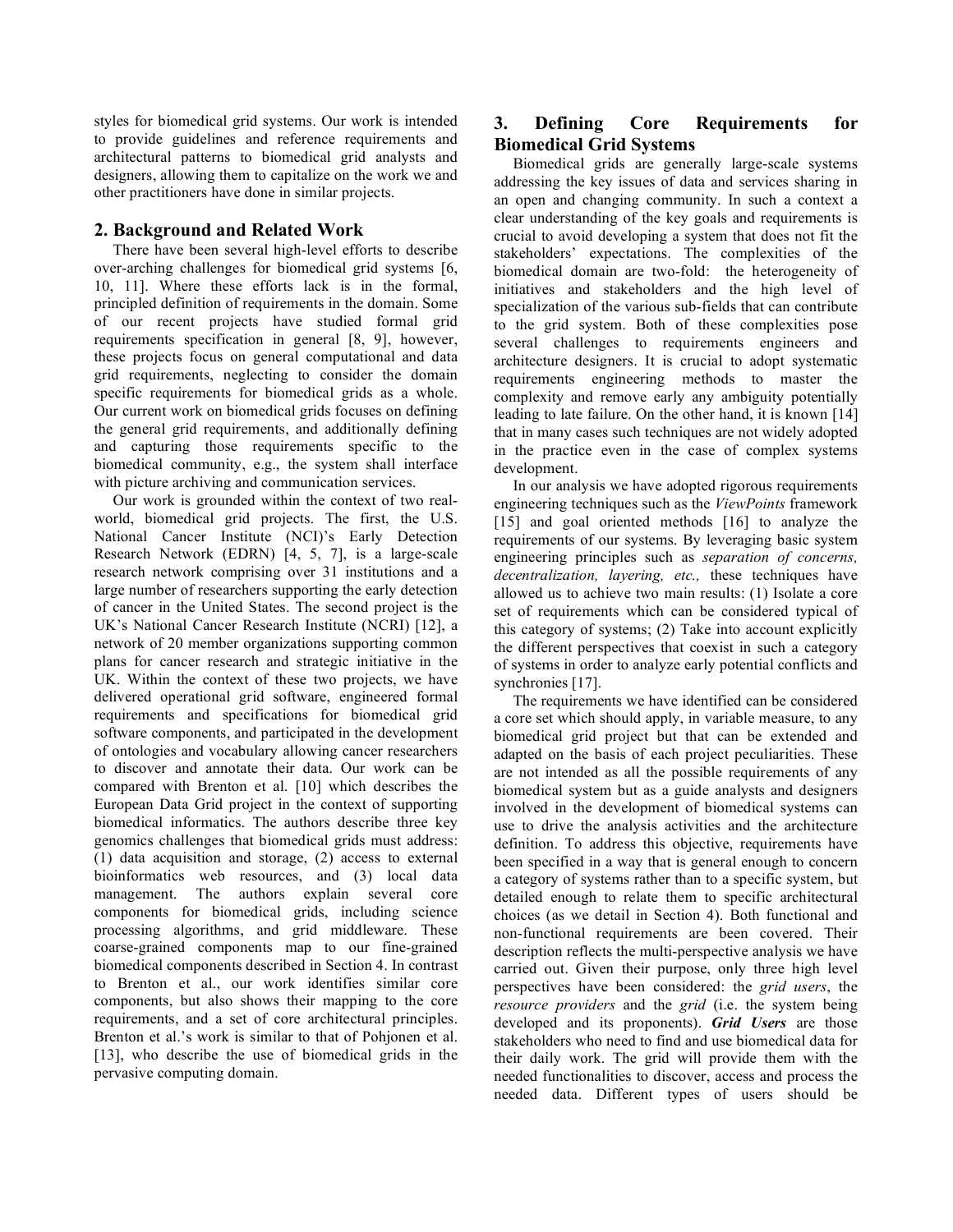|                | Requirement                                 | <b>Short Description</b>                                                                                                                                  |  |  |  |  |
|----------------|---------------------------------------------|-----------------------------------------------------------------------------------------------------------------------------------------------------------|--|--|--|--|
| R1             | Data and Data Management                    | Manage<br>different data<br>handle<br>formats,<br>geographically dispersed data                                                                           |  |  |  |  |
| R <sub>2</sub> | Data Access                                 | Provide uniform access to heterogeneous data<br>repositories                                                                                              |  |  |  |  |
| R <sub>3</sub> | Metadata                                    | Use metadata as a means for discovering data,<br>and explicitly query metadata registries for<br>metadata about data within the system.                   |  |  |  |  |
| R4             | Data Publishing                             | Provide basic means by which distributed data<br>can be accessed and retrieved                                                                            |  |  |  |  |
| R <sub>5</sub> | System Information, Monitoring and Tracking | Allow users and system administrators to know<br>information about the biomedical grid system<br>itself (e.g., what resources are currently<br>available) |  |  |  |  |
| <b>R6</b>      | User Interface and User Functions           | Allow custom and standard user interfaces to<br>"plug in" to the backend biomedical grid<br>infrastructure, and query and retrieve metadata<br>and data.  |  |  |  |  |
| R7             | Applications and Tools                      | Allow existing biomedical applications (e.g.,<br>PACS services) to plug in to the grid.                                                                   |  |  |  |  |
| R8             | NFR - Security                              | Provide authorization and authentication for<br>biomedical grid users, across organizations.                                                              |  |  |  |  |
| R <sub>9</sub> | NFR - Compatibility                         | Biomedical grid infrastructures should be<br>interoperable with one another.                                                                              |  |  |  |  |
| $\mathbf{R}10$ | NFR - Load, Capacity, and Scalability       | Allow for petabyte scale data volumes, and<br>efficient data transfer.                                                                                    |  |  |  |  |
| <b>R11</b>     | NFR - Performance                           | Optimum service levels should be maintained<br>as system load and system state change.                                                                    |  |  |  |  |
| R12            | NFR - Fault Tolerance and Robustness        | Security services should not have any possible<br>single point of failure, data access services<br>should show some degree of fault tolerance             |  |  |  |  |
| <b>R13</b>     | NFR - Extensibility and Modifiability       | It must be possible to add new services and<br>resources to the system once deployed.                                                                     |  |  |  |  |
| R14            | NFR - Integrability                         | The system must integrate heterogeneous<br>components whether project specific or legacy                                                                  |  |  |  |  |

**Table 1. Reference Requirements for Biomedical Grids**

considered, however it is often important to distinguish between *naive user* and the *expert user*, depending on their skills and their attitude as to dealing with informatics resources. *Resource providers* are organizations that curate either data repositories or services registries [18]. Generally resource providers provide the data or services that may be used by the grid users in their daily activities. The grid generally enables access and integration of data across the various resource providers and may support data publishing from researchers to resources. Finally, the *grid* point of view considers the organization(s) involved in the deployment of the grid system. Requirements have been grouped into a number of categories that can be considered high level functionalities or qualities the system has to provide, including 7 categories of functional requirements and 7 non-functional ones. Lack of space prevents us to describe in full all the requirements we have identified. As an example, Table 1 shows some excerpts from the specification of a functional category, *R2-Data Access.* As for any

in a given family of software systems. There have been numerous identified architectural styles over the years (see [19-21]), including pipe-and-filter, and peer-to-peer styles. The chosen architectural style for a software system can greatly affect its design and requirements. Thus, the architectural style chosen for a biomedical grid should reify the design constraints and requirements presented in the prior section. The two pervasive styles used in biomedical grid systems are: (1) the client/server style, and (2) the peer-to-peer style. For example, client/server style components regularly involve *synchronous* interactions, which are highly reliable. Client/server components are well suited to deal with *data access*. On the other hand, peer-to-peer components are highly scalable, involving asynchronous interactions, and fault tolerance. Such components are more easily suited to deal with *load*, *capacity* and *scalability* requirements.

requirement, generic considerations along with the perspectives of the three types of stakeholders are discussed and specific sub

identified. The multiperspective view and the categorization should also ease adaptation and extension of this core set to encompass the

characteristics of biomedical grid

**4. Relating Requirements to Architectural Choices**

There are many architectural styles regularly utilized in grid systems as we have noted in our previous work [8]. Architectural styles are key design idioms that guide the componentization, and assembly of software architectures

requirements

specific

projects.

We have found there to be four main architectural principles, that, coupled with the above two architectural styles, guide the set of canonical components for a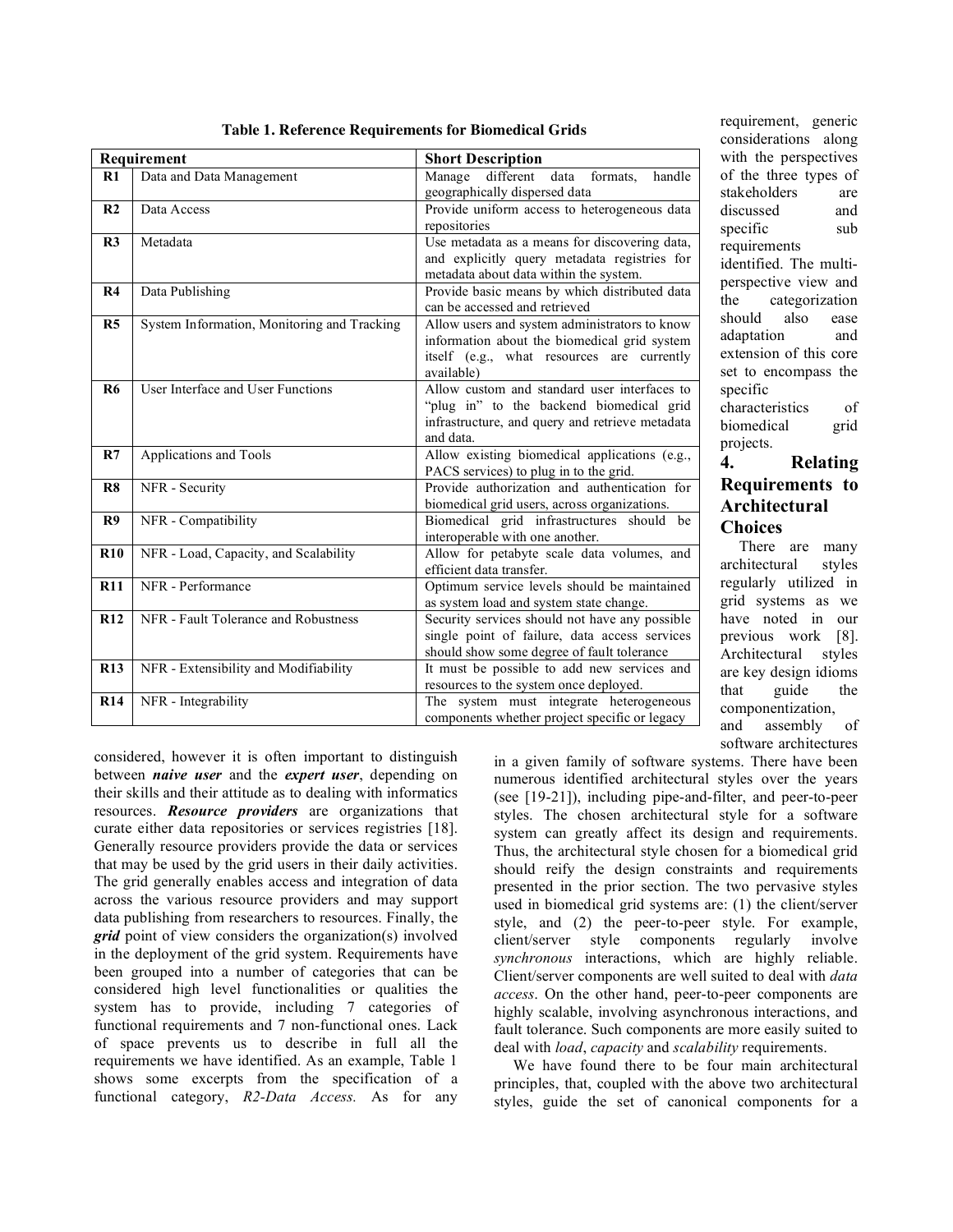|                     | AP1          | AP2          | AP3 | AP4 | Data                | Metadata          | Workflow          | Data                |
|---------------------|--------------|--------------|-----|-----|---------------------|-------------------|-------------------|---------------------|
|                     |              |              |     |     | <b>Repositories</b> | <b>Registries</b> | <b>Components</b> | <b>Distribution</b> |
| Data                |              |              |     | X   | X                   |                   |                   | $\mathbf{X}$        |
| Management          |              |              |     |     |                     |                   |                   |                     |
| <b>Data Access</b>  |              |              |     | X   | X                   |                   |                   | X                   |
| Metadata            | X            |              | X   |     |                     | X                 |                   |                     |
| Data                |              |              |     |     |                     |                   | $\mathbf{X}$      | $\mathbf{X}$        |
| <b>Publishing</b>   |              |              |     |     |                     |                   |                   |                     |
| <b>User</b>         |              |              |     |     |                     |                   | $\mathbf{X}$      |                     |
| Interface           |              |              |     |     |                     |                   |                   |                     |
| <b>Applications</b> |              | $\mathbf{X}$ |     |     |                     |                   | $\mathbf{X}$      |                     |
| and Tools           |              |              |     |     |                     |                   |                   |                     |
| Compatibility       | X            | X            |     |     |                     |                   |                   |                     |
| Load,               | $\mathbf{X}$ |              | X   |     | X                   | X                 |                   | X                   |
| Capacity and        |              |              |     |     |                     |                   |                   |                     |
| <b>Scalability</b>  |              |              |     |     |                     |                   |                   |                     |
|                     |              |              |     |     |                     |                   |                   |                     |
|                     |              |              |     |     |                     |                   |                   |                     |

**Table 2. Partial mapping of requirements to architectural principles and core components**

biomedical grid. The first principle, *division of labor (AP1)*, ensures that no one component in the system is responsible for providing all of its capabilities. This principle allows biomedical grid components to support "plug and play" architectures, and load, capacity and scaling. The second principle, *technology independence (AP2)*, mandates that the underlying implementation substrate not dictate the architecture of the system, and vice versa. This principle directly affords biomedical grid components extensibility, and modularity, supporting the large amount of the aforementioned heterogeneity of the domain. The third principle, *metadata as a first class citizen (AP3)*, recognizes the need for explicit software components to manage *metadata*, or data about data. Metadata describes the scientific data in a biomedical grid, allowing complex search, and discovery of images, specimens, through components such as metadata registries. The fourth principle is *separation of the software and data models (AP4)*, allowing both to evolve independently. Because data, software, and users are highly heterogeneous in biomedical grid systems, the software that is used to realize the grid must not be directly tied to the data that it manages. Put simply, a change in the data model (e.g., the addition of an attribute to describe an image) *should not* mandate a change in the software implementation.

Using the aforementioned styles, and architectural principles, we have deduced the core classes of components required in any biomedical grid. This set is not meant to be exhaustive, but represents a tangible milestone as we move forward with our understanding of such systems. The first class of biomedical grid component is a *data repository*. Data repositories manage science data information, such as locations of files, their identifiers, and sizes. Data repositories are client/server components that address data access and management requirements, ensuring that there exists due division of labor within the system. The second class of components

is *metadata registries* that are client/server components that catalog and manage metadata. Metadata stored by the registry generally falls into three categories: housekeeping information (e.g., object id, collection time), resource information (e.g., author, creator, location), and domainspecific information (e.g., specimen code, patient id). Metadata registries directly address the separation of software and data model principle, as well as the metadata as a first class citizen principle. The third class of components is *workflow components*. Workflow components are responsible for managing scientific data "pipelines": essentially pipe-and-filter style [22] compositions of processing algorithms that allow scientists to generate derived data and value added science from original raw samples. Workflow components fulfill the architectural principles of division of labor, and technology independence. This class of components fulfills data publishing, user interface and application-level requirements. The final class of components is *data distribution and retrieval* components. Data distribution and retrieval components allow for users in the biomedical grid to access and retrieve data from data repositories. Data distribution also occurs between components within the biomedical grid, such as between two data repositories, or between a workflow component and a data repository. These components directly support technology independence, and software and data model independence. Additionally, these components address requirements *data management, data access, data publishing, and performance*. Table 2 summarizes a sampling of the requirements discussed in the prior section, identifying the relationships with architectural principles (AP) and components described above.